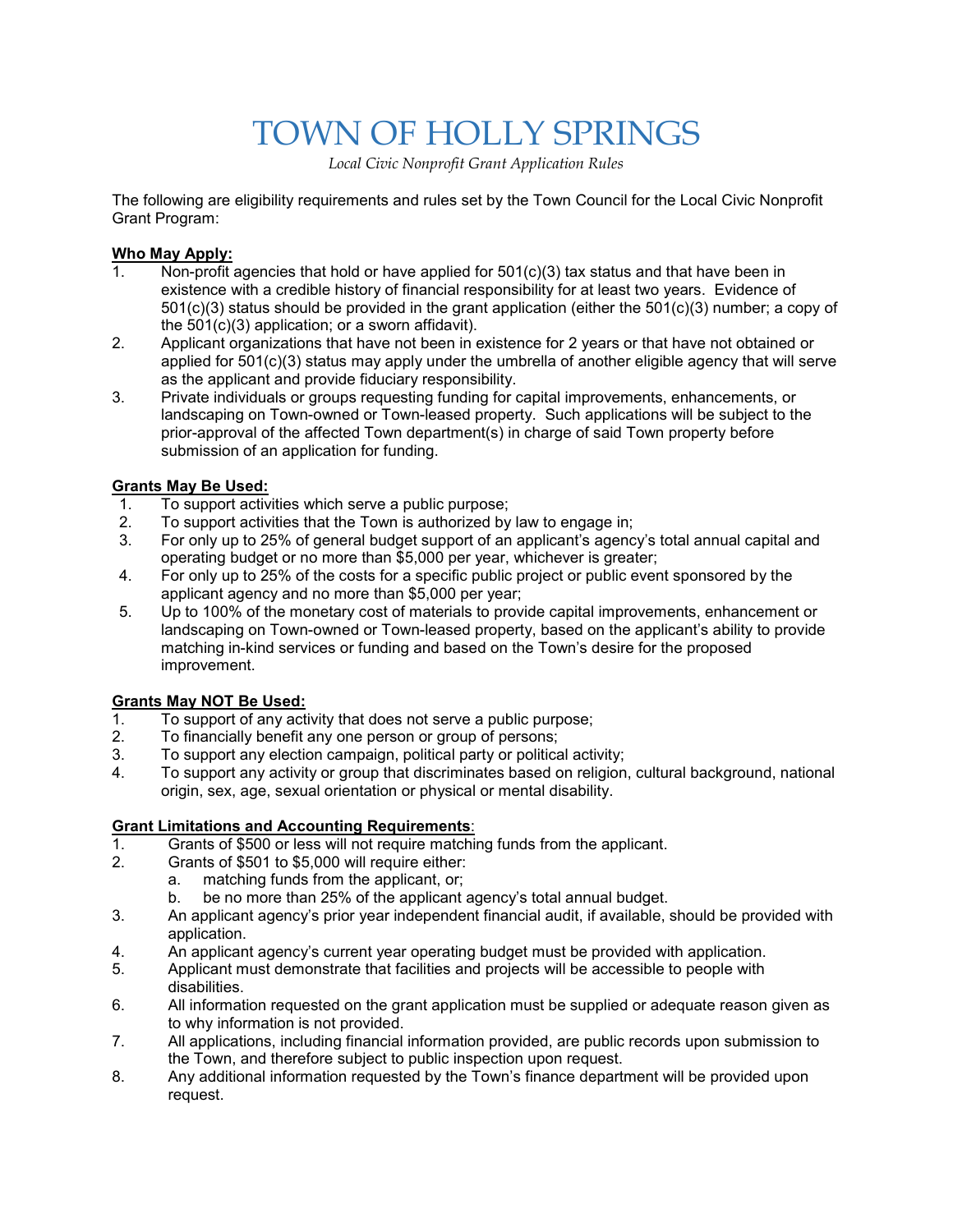- 9. Any application that is incomplete or does not meet the above criteria will not be considered for funding.
- 10. The Town may award the entire amount, any portion, or none of the funds requested in any application.
- 11. The Town may or may not allocate all funding available in the Special Programs Contributions item of the budget.
- 12. Applicant agencies should not anticipate that funding will be made in future years and should not plan annual budgets that would depend on funding from the Town, as that may not be possible.
- 13. Organizations will be notified by email of the status of their request after the Council meeting at which grants are awarded.
- 14. Organizations receiving grants will be required to fill out the Town's online vendor form the first time they received funds. All organizations will be required to sign and return an Agreement outlining how the funds will be accounted for prior to the funds being released.

#### **Applications will be evaluated in the following manner:**

The Town Clerk will review applications for completeness and timeliness. The Town Clerk will conduct a pre-evaluation criteria check to ensure only eligible applications are advanced to the assessment stage. If an application fails to meet any of the below criteria the application will not be considered for a grant award in the current fiscal year.

- Has a complete application been received on-time, including required financial documentation and proof of 501(c)(3) status?
- Will funds be spent for a public purpose?
- Will funds be spent on an activity the Town is authorized by law to engage in?
- Will funding from the Town amount to no more than \$5,000, or no more than 25% of an applicant agency's total budget or project budget, whichever is greater?
- Does the applicant demonstrate that facilities and projects will be accessible to people with disabilities?

A review committee of Town staff will be formed to evaluate applications on a set of defined criteria. The staff review committee will be comprised of at least three Town staff, as directed by the Town Manager. All applications will be assessed on the following criteria:

- Will the agency, project, or event receiving support be reasonably available to all residents of Holly Springs?
- Is the funding organization locally based or providing a direct tangible impact on life in Holly Springs?
- What amount of funding is requested?
- Does the activity support the Town's strategic priority areas?
- Does the organization have year-round managerial leadership or an active board?

A committee consisting of two Councilmembers will evaluate grant applications based on criteria scoring provided by Town staff. This committee will provide funding recommendations for applicants to be approved by Town Council.

#### **Timeline:**

January 6, 2022 – March 1, 2022 – Applications are made available to organizations. Emails are sent to organizations who applied in the past or who have requested to be added to the email list. Notification will also appear on the web page and the Town's social media accounts.

March 2 – March 4, 2022 – Applications reviewed by Town Clerk's office for compliance;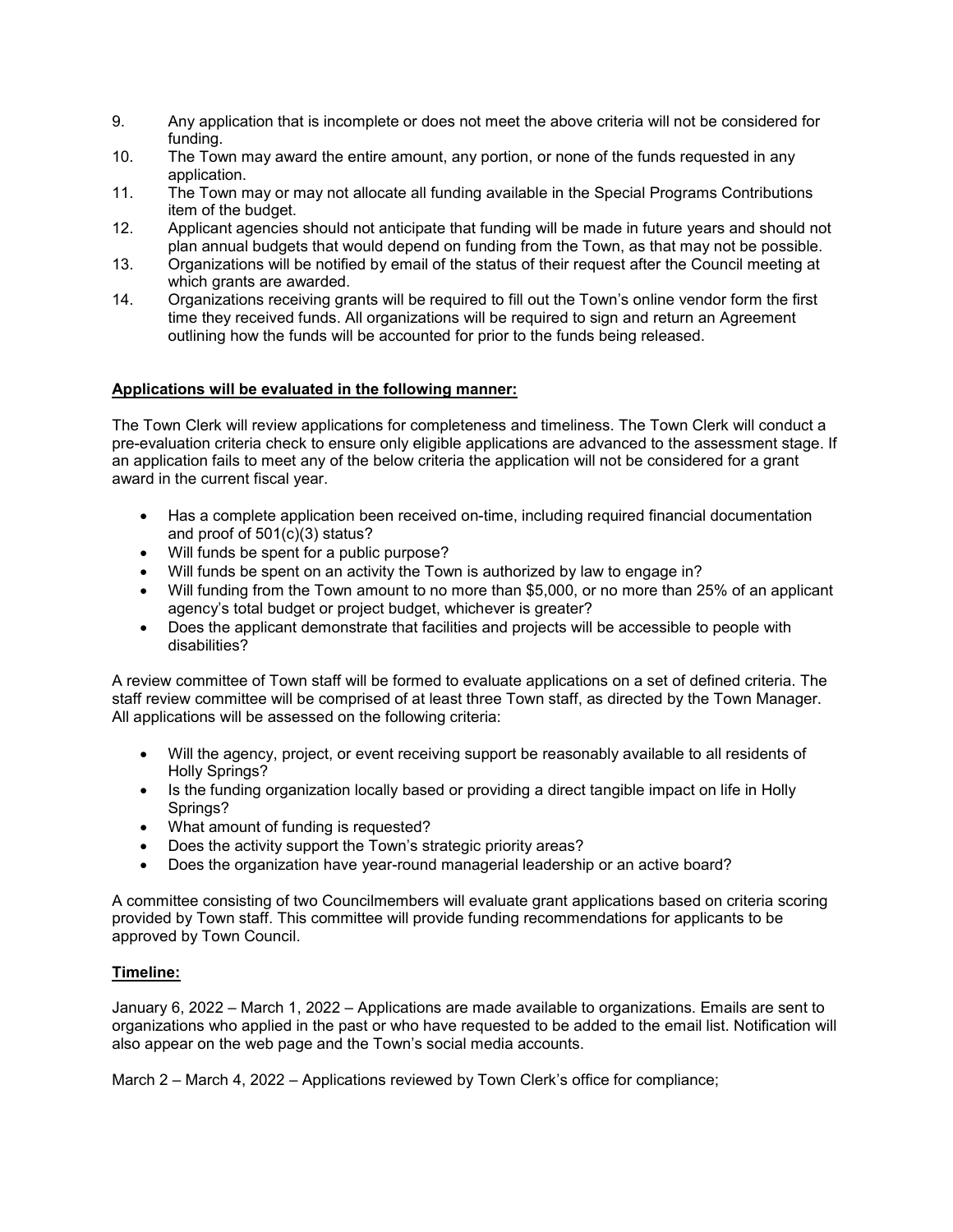March 2022 - Applications scored by Staff Committee and forwarded to Council Grants Committee

March - April 2022 – Council Grants Committee meets to evaluate applications

April 2022 – Grants Committee makes recommendations to full Council, who votes on appropriations.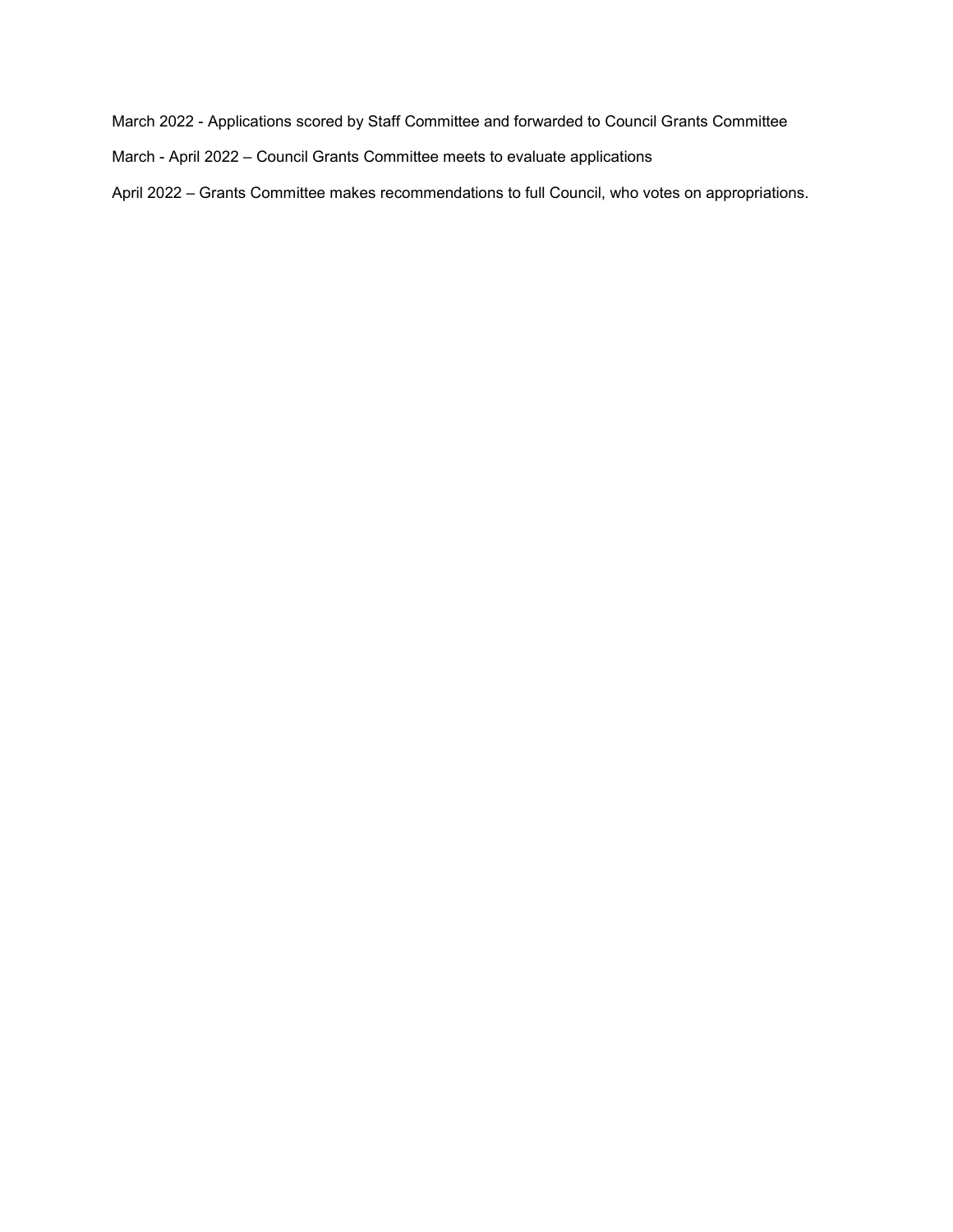

## TOWN OF HOLLY SPRINGS

*Local civic organization grant application*

| Name of Agency OR Individual Seeking Funding: Name of Agency OR Individual Seeking Funding:                                                                                                                                           |  |                                                        |                                                        |  |  |  |  |  |
|---------------------------------------------------------------------------------------------------------------------------------------------------------------------------------------------------------------------------------------|--|--------------------------------------------------------|--------------------------------------------------------|--|--|--|--|--|
|                                                                                                                                                                                                                                       |  |                                                        |                                                        |  |  |  |  |  |
| <b>Current Presiding Officer:</b>                                                                                                                                                                                                     |  | <u> 1989 - Jan Barnett, fransk politiker (d. 1989)</u> |                                                        |  |  |  |  |  |
|                                                                                                                                                                                                                                       |  |                                                        |                                                        |  |  |  |  |  |
| Telephone: ______________                                                                                                                                                                                                             |  | E-Mail:                                                | <u> 1980 - Jan Barnett, fransk politiker (d. 1980)</u> |  |  |  |  |  |
| (Check one)<br>Legal Status: Private non-profit corporation   Unincorporated civic group<br>Other (Please describe below)<br>Date Organization Formed or Chartered:                                                                   |  |                                                        |                                                        |  |  |  |  |  |
| Agency 501 C-3 Number:<br><u> and</u> the contract of the contract of the contract of the contract of the contract of the contract of the contract of the contract of the contract of the contract of the contract of the contract of |  | Or, Federal Tax ID Number:                             |                                                        |  |  |  |  |  |
| Amount and Type of Town funds requested: $\frac{1}{2}$ .00 for (check below all that apply)<br>□ Capital Costs (construction, large specific purchase)<br>$\Box$ Operating Costs<br>$\Box$ Project / Event Costs                      |  |                                                        |                                                        |  |  |  |  |  |

1. Please give a brief description of the proposed program or project for which you are applying to the Town of Holly Springs Local Civic Organization Grant Program. **(Please limit your response using only the space provided below)**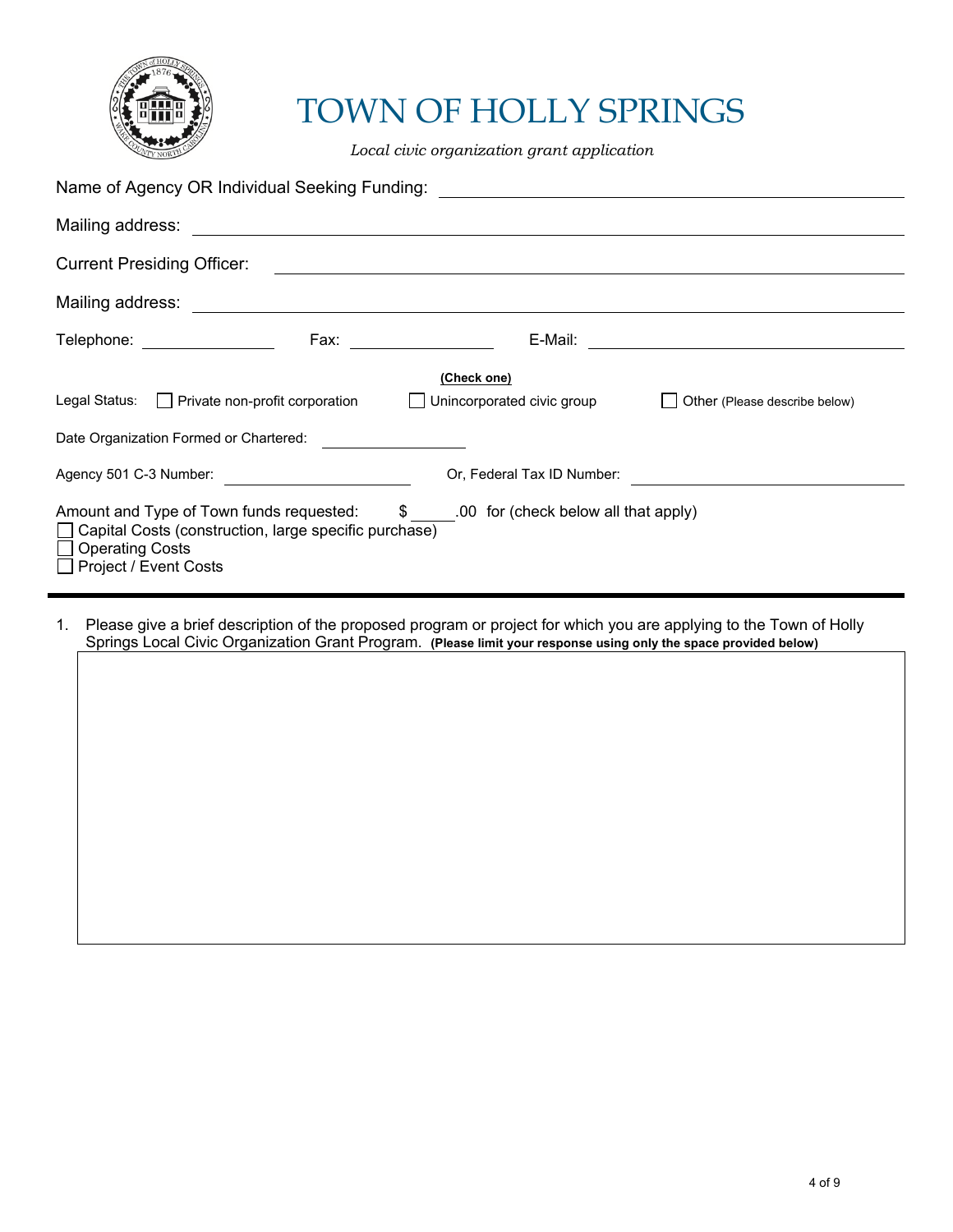2. Identify specifically what you seek to accomplish with the requested funds, including how this will help achieve your organizational goals and how the Town of Holly Springs will benefit. **(Please limit your response using only the space provided below)**

3. Describe the impact on your program if funds are reduced or not provided. **(Please limit your response using only the space provided below)**

#### 4. **FINANCIAL INFORMATION**

A. List your agency's principal source(s) of funding and corresponding percentages of your budget from each:

| Town of Holly Springs        | \$<br>Amount | % of Annual Budget |
|------------------------------|--------------|--------------------|
| United Way                   | \$<br>Amount | % of Annual Budget |
| <b>Wake County</b>           | \$<br>Amount | % of Annual Budget |
| Foundations                  | \$<br>Amount | % of Annual Budget |
| Federal                      | \$<br>Amount | % of Annual Budget |
| Grants                       | \$<br>Amount | % of Annual Budget |
| State of N.C.                | \$<br>Amount | % of Annual Budget |
| <b>Other Private Funding</b> | \$<br>Amount | % of Annual Budget |
| <b>Fundraisers</b>           | \$<br>Amount | % of Annual Budget |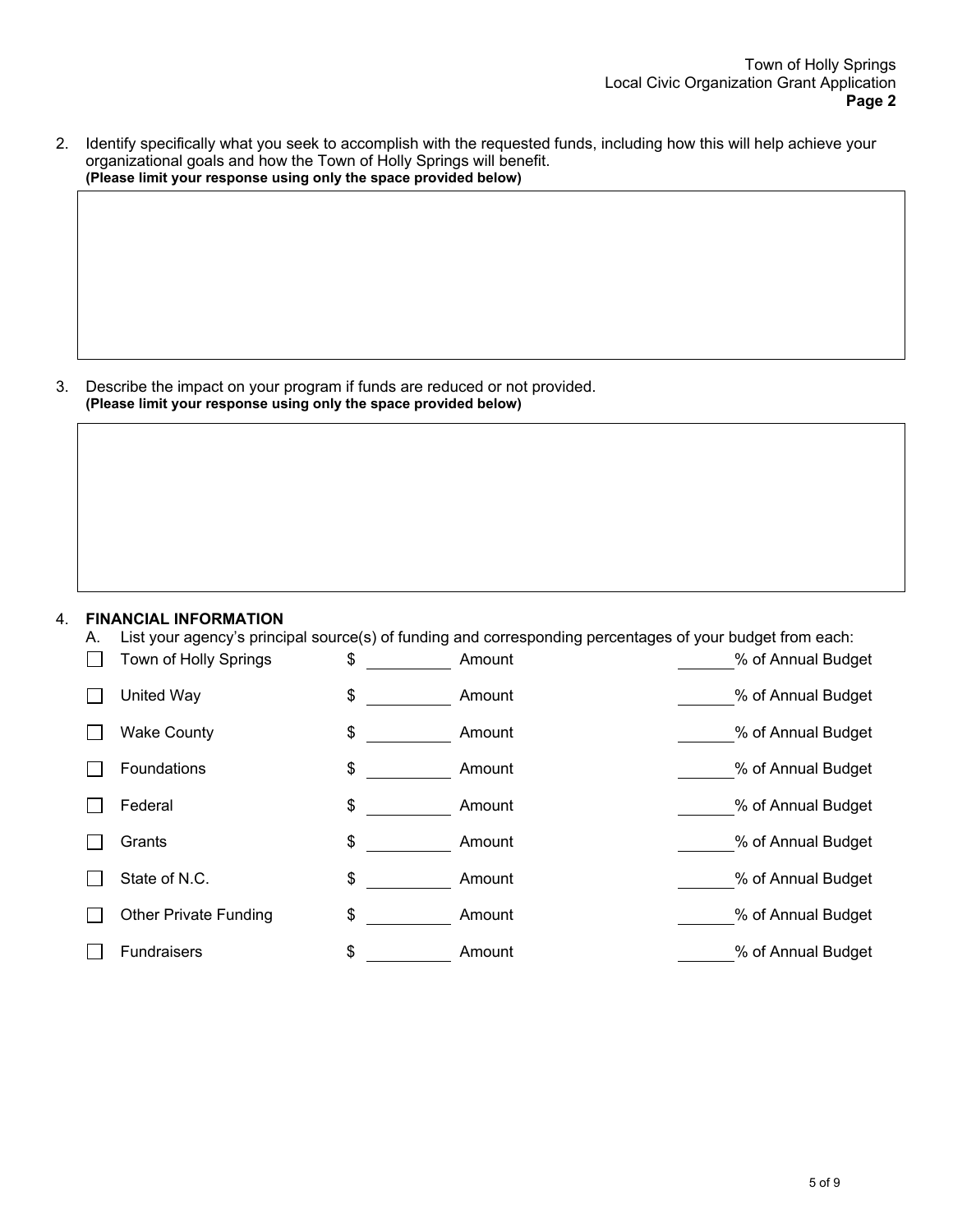B. If your organization received funding from the Town of Holly Springs last year, please describe below how those funds were used, accounting specifically for the dollars received from the Town.

- C. If applying for more than \$500, include a copy of your agency's budget for the current year as **ATTACHMENT 1.**
- D. If applying for more than \$500, include a copy of your agency's most recent independent audit report as **ATTACHMENT 2.**

#### 5. **CERTIFICATION**

As the chief executive officer of this agency, or, as the individual applying for grant funding, I certify that the above information is true and complete to the best of my knowledge and belief.

I further agree that any funds received in response to this grant will be used for the purposes stated and that the recipient organization will comply with all state and local laws set forth for the expenditure of public funds. I/We understand that any donated funds not used for the specified purposes must be returned to the Town of Holly Springs.

Signature of Executive or Applicant Date of Executive or Applicant Date of Executive or Applicant Date of Executive or Applicant Date of Executive or Applicant Date of Executive or Applicant Date of Executive or Applicant